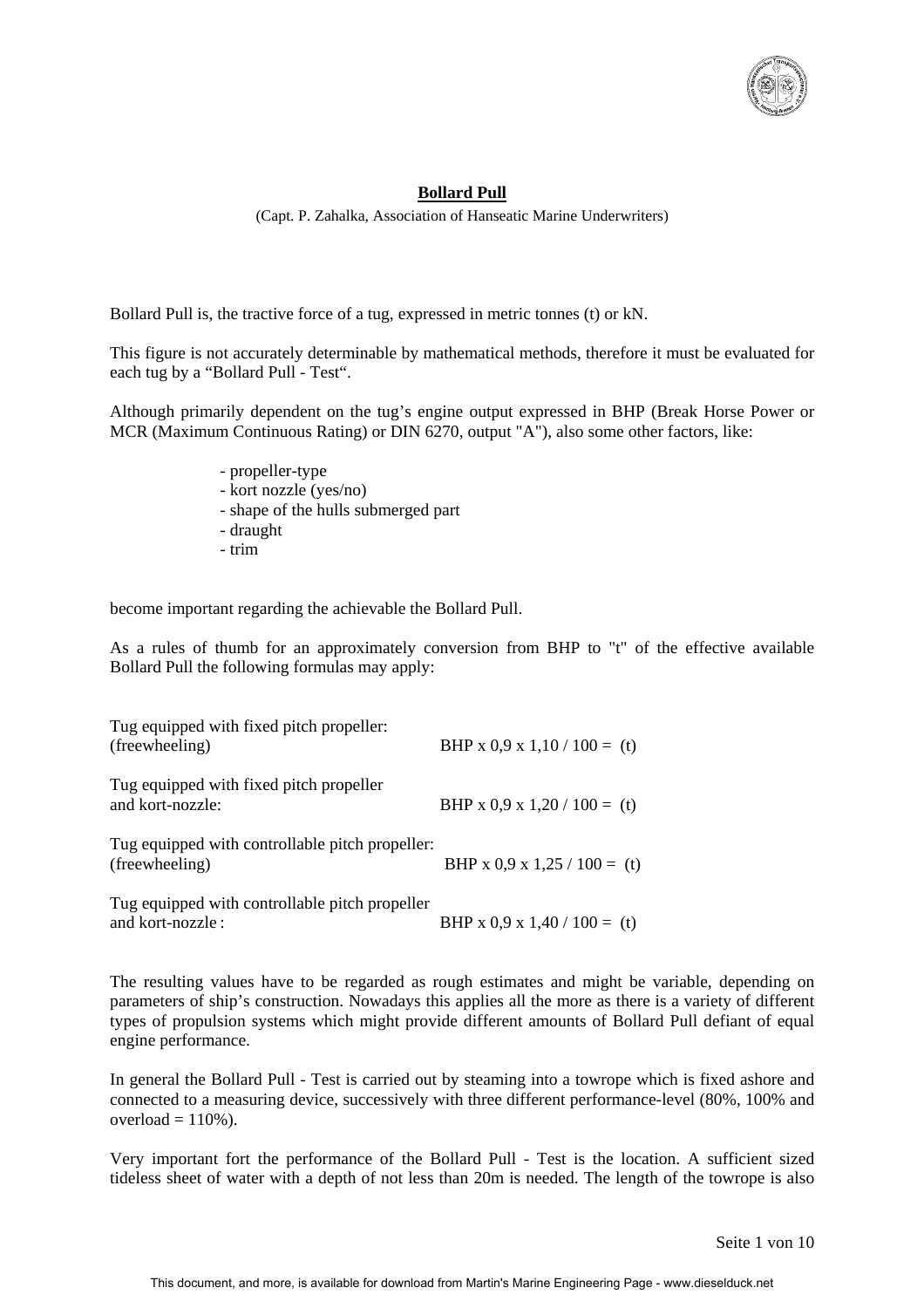

essential because the propeller stream has to develop without interference by reflection at the quaywall.



The achieved traction force is described as the "Continuous Bollard Pull" and has to differentiated from the so called "Static Bollard Pull".

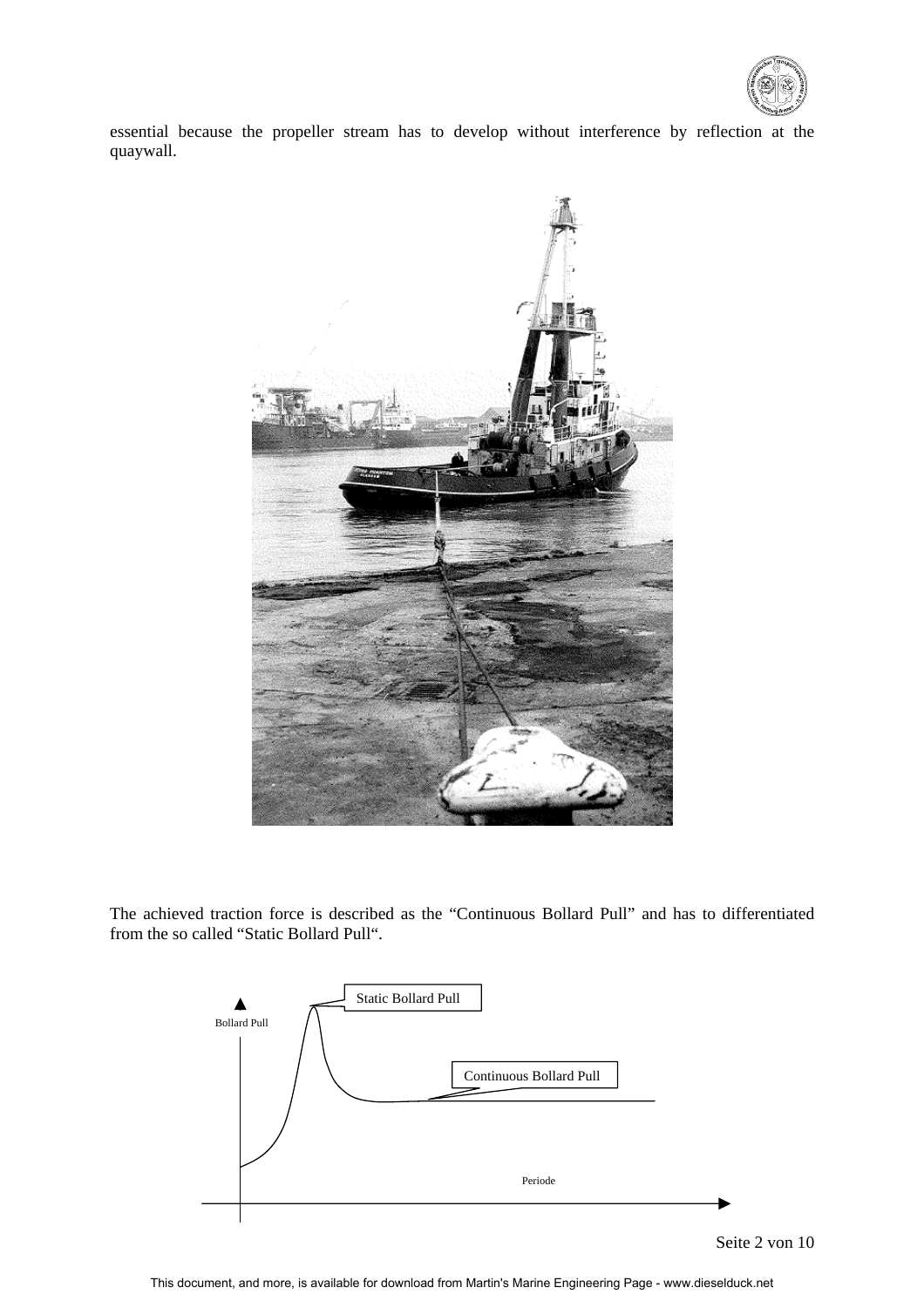

The "Static Bollard Pull" also called "Maximum Bollard Pull" is achieved shortly after the commencement of the Test, when the Propeller is working in still water and full power is achievable. Once the water is streaming through the propeller the performance decreases e.g. to the effect of cavitation and propeller slip. The remaining traction force is named "Continuous Bollard Pull" or also "Steady Bollard Pull" and is measured for a period of about 10 minutes.

The result of the achieved traction force of the tug at different performance-levels of propulsion will be certified and an of Bollard Pull certificate will be issued.

In general the testing institution is the classification society of the vessel.

e.g.:

|                                           |                                                                                        | Germanischer Lloyd                     |
|-------------------------------------------|----------------------------------------------------------------------------------------|----------------------------------------|
|                                           |                                                                                        |                                        |
|                                           |                                                                                        |                                        |
|                                           |                                                                                        |                                        |
|                                           | CERTIFICATE OF BOLLARD PULL TESTING                                                    |                                        |
|                                           | (Excerpt from the Protocol Concerning the Ascertainment of the Bollard Pull<br>dated 1 |                                        |
|                                           |                                                                                        |                                        |
|                                           |                                                                                        |                                        |
| Name of Ship:                             |                                                                                        |                                        |
| Port of Registry:                         |                                                                                        | GL-Register-No.:<br>Distinctive Number |
| Tonnage Data:                             |                                                                                        | or Letters:                            |
|                                           | Gross Tonnage:                                                                         |                                        |
|                                           | Registered Length:                                                                     |                                        |
|                                           | Registered Breadth:<br>Depth moulded:                                                  |                                        |
|                                           | Total rated power:                                                                     | 5940 kW                                |
|                                           | This is to certify, that the above mentioned vessel achieved                           |                                        |
|                                           |                                                                                        |                                        |
|                                           | a steady bollard pull of 104,0 tons<br>a maximum bollard pull of 108.0 tons            |                                        |
|                                           |                                                                                        |                                        |
| during bollard pull trials carried out in |                                                                                        |                                        |
| Hamburg,                                  |                                                                                        |                                        |
| GERMANISCHER LLOYD                        |                                                                                        |                                        |
|                                           |                                                                                        |                                        |
|                                           |                                                                                        |                                        |
| Schreiter                                 | Obertánde                                                                              |                                        |
|                                           |                                                                                        |                                        |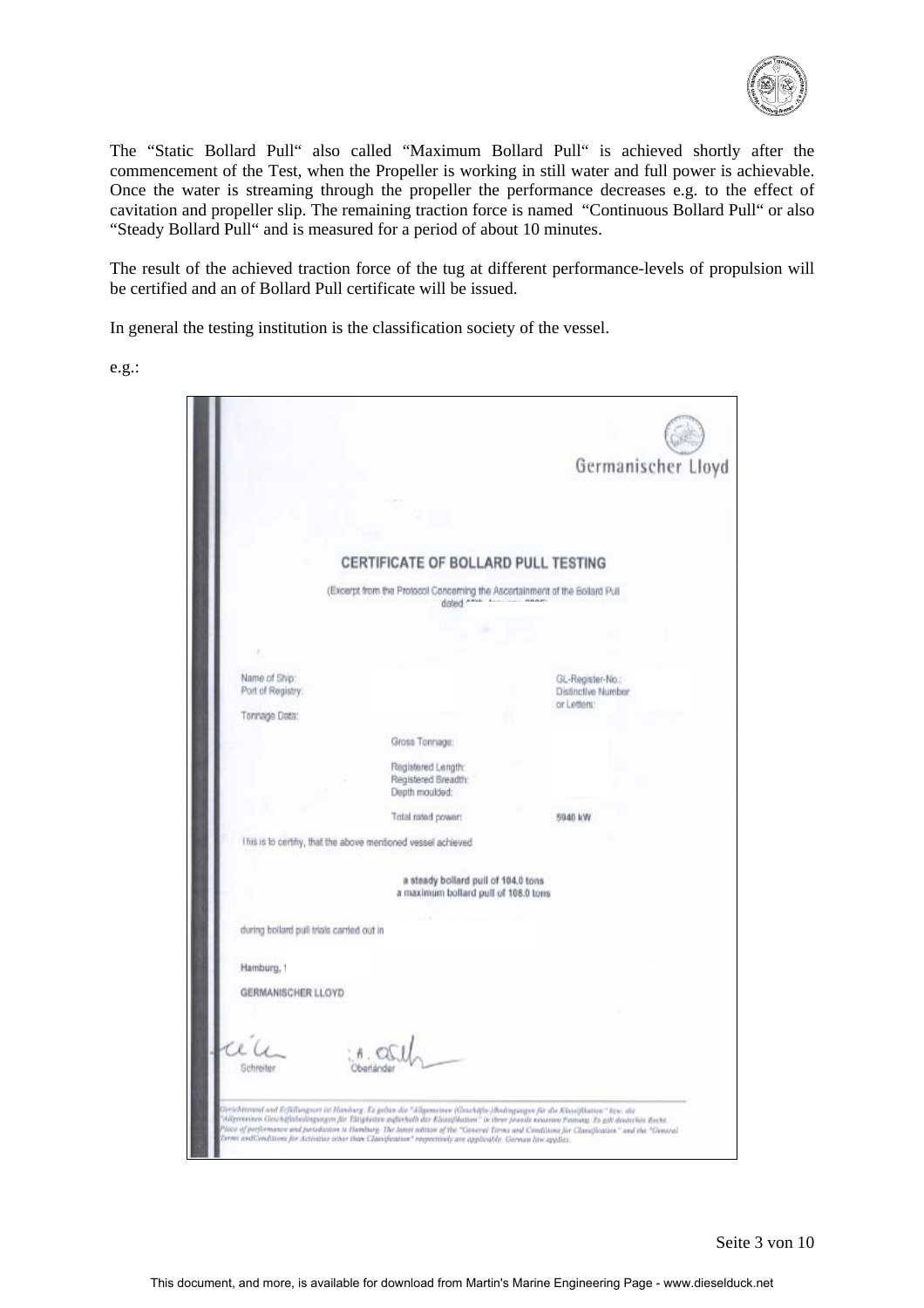

Detailed information could be learned from the record of the test if required.

It is not difficult to imagine that these figures are idealized. In practise following losses have to be borne in mind:

1) During a tow it is not possible to maintain 100% power of the main engine for a long period without a development of thermal problems. Therefore it makes sense to take the nominated BHP (Break Horse Power or MCR (Maximum Continuous Rating) or DIN 6270, output "A") of the tug in consideration at 90% only .

2) Keeping in mind that Bollard Pull test results have been determined at "0" speed of the tug, it is understandable, that these results wouldn't have been attained on a tug which would make some speed through the water on his own. Every speed made (and thereby overcoming hydroand aerodynamic resistance) will consume energy or engine power.

In other words: For the achievement of Bollard Pull on a vessel making speed through the water on her own, always only as much power is at disposal as is not needed for making this speed.

| "0" Speed through Water  | $=$ | 100% Bollard Pull |
|--------------------------|-----|-------------------|
| max. Speed through Water |     | "0" Bollard Pull  |

The following curve shows, in adequate precision, tugs own speed related to possible Bollard Pull.



3) Other factors affecting the development of Bollard Pull in a harmful way are:

- Roughness of the underwater body of the tug (marine fouling),
- pitching, rolling and heaving of the Tug (sea conditions),
- high seawater temperature (ME- cooling water problems)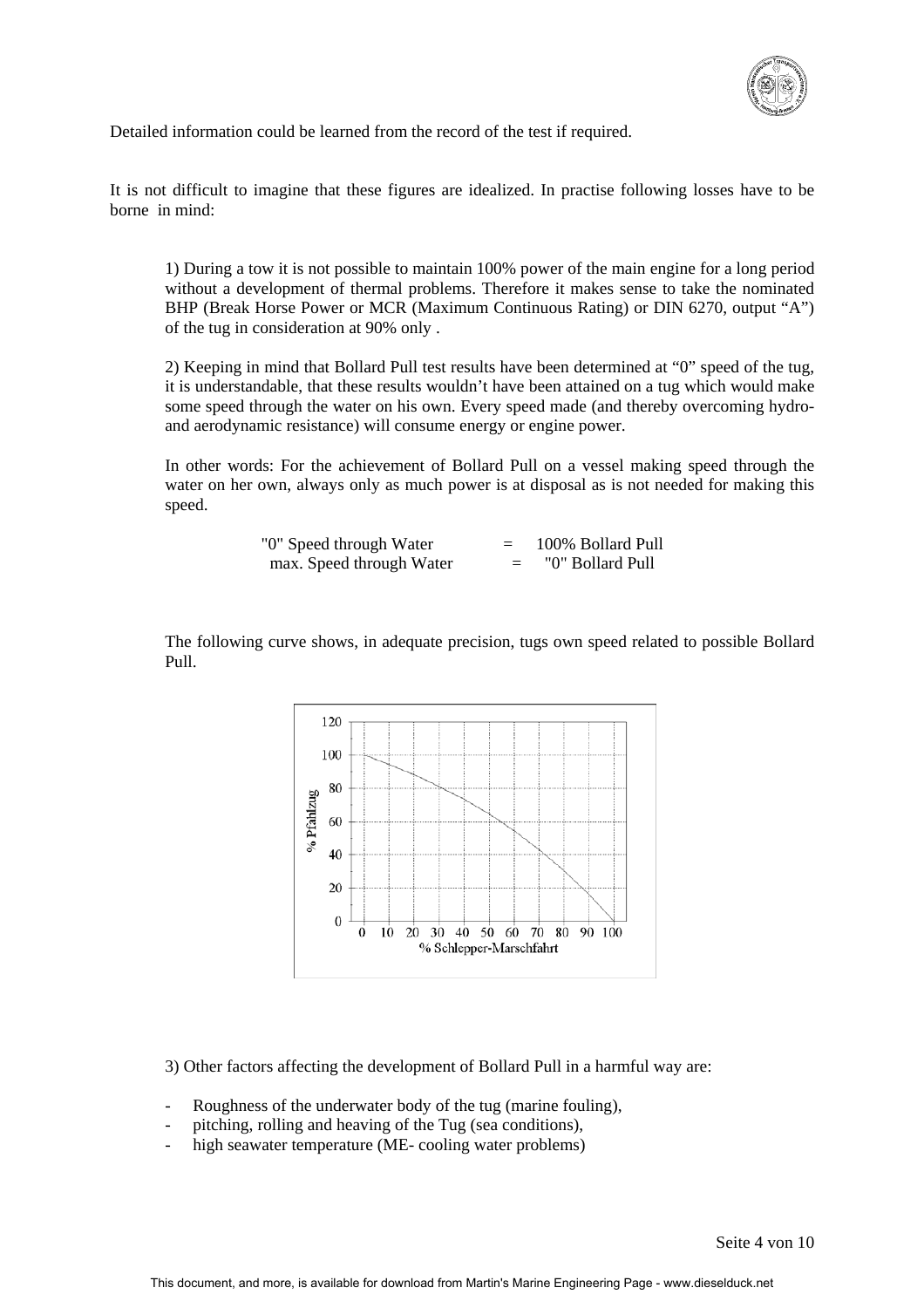

For the process to determine the necessary Bollard Pull for a specific towing task the above restrictions have to be kept in mind.

We have now arrived at the following question:

#### **How much Bollard Pull is necessary?**

Surely this is one of the most interesting questions in connection with this matter, but also one difficult to answer, too.

The Bollard Pull in conjunction with a specific object to be towed must be assessed to:

- obtain the pre-planed towing-speed,
- provide sufficient power-reserve to ensure safety of the tow also in unfavourable current- and weather conditions.

So, sufficient energy must be provided to overcome the resistance occurring at a swimming body making speed through water.

This resistance is made up of several components:

Simplified these aret:

| 1) Hydrodynamic resistance | at the Vessel      |  |  |
|----------------------------|--------------------|--|--|
|                            | at the towing gear |  |  |
| 2) Aerodynamic resistance  | at the vessel      |  |  |

This two values are in turn depending on other parameters as e.g. sea state, wind direction, wind speed, size of the topside facing vertical to the wind direction, yawing and pitching of the object, towing speed through water, roughness of the underwater body, size and amount of propeller, etc.

To estimate the necessary value of Bollard Pull several rules of thumbs exists, which all have an empirical history.

For this purpose the VHT uses a self developed calculation scheme which includes both empirical as pure mathematical/physical components. This scheme provides values which have been approved in practice and still include a reasonable safety margin.

See the following example: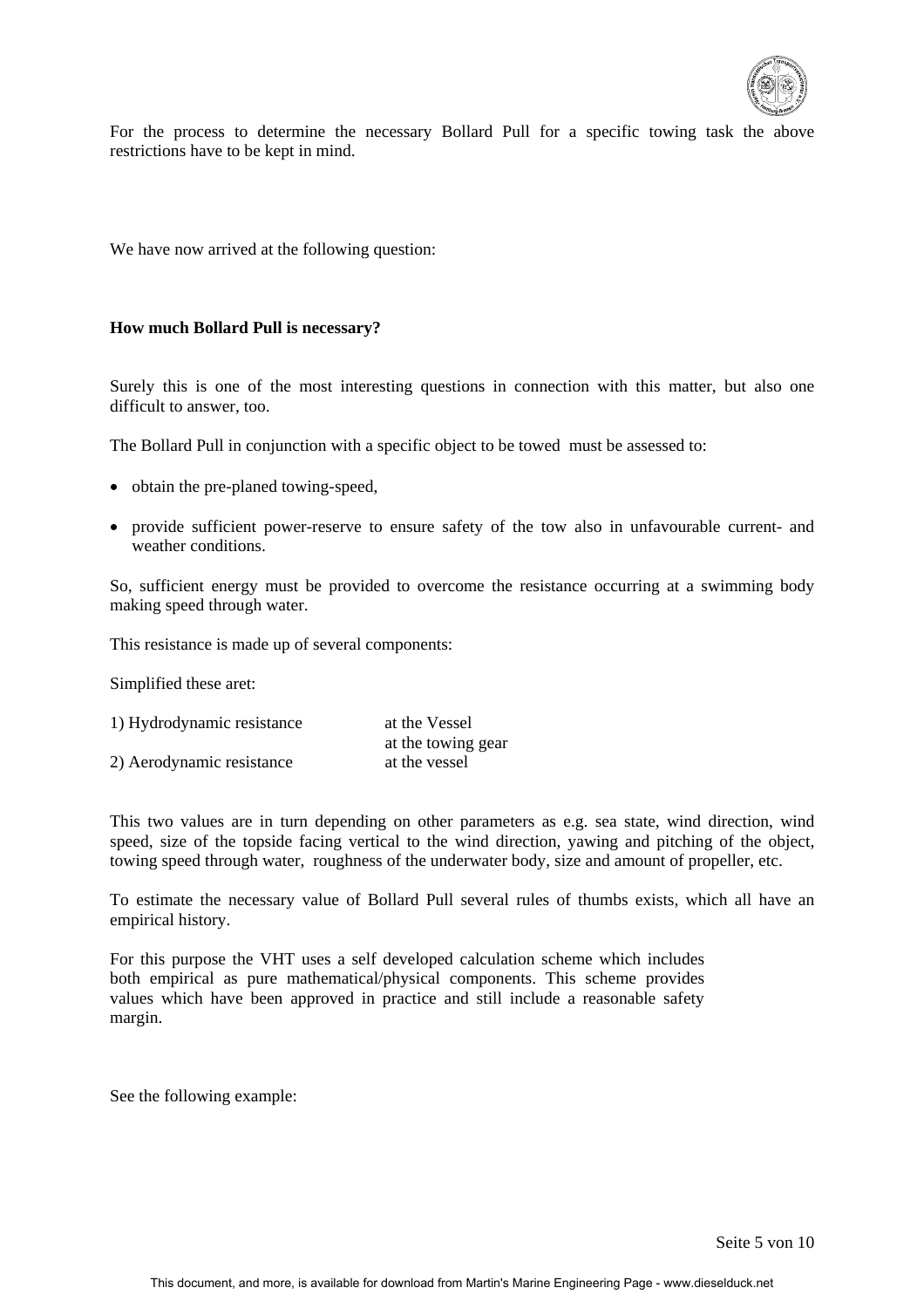

# **Calculation of the required Bollard Pull to tow ship shaped Verschleppung von schiffsförmigen Anhängen**

| <b>ANNEX:</b>                                    | MS             | <b>Example</b> | Type:                                            | Container           |       |
|--------------------------------------------------|----------------|----------------|--------------------------------------------------|---------------------|-------|
| length o.a.                                      | (L)            | 160,00         | m                                                |                     |       |
| length p.p.                                      | (Lpp)          | 151,00         | m                                                |                     |       |
| width                                            | (B)            | 17,20          | m                                                |                     |       |
| Superstructure height                            | (Ah)           | 12,00          | m                                                | <b>Bear</b> in mind |       |
| superstructure length                            | (AI)           | 130,00         | m<br>$\lambda$                                   | possible            |       |
| Superstructure width                             | (Ab)           | 15,00          | m                                                | Deck load           |       |
| Height (main deck-lower keel)                    | (Sh)           | 15,00          | m                                                |                     |       |
| draught                                          | (T)            | 8,20           | m or                                             | 26,90               | ft    |
| Displacement, seawater                           |                | 13.750,00      | to                                               |                     |       |
| Displacement/Volume                              | (D)            | 13.414,63      | cbm                                              |                     |       |
| <b>Block-Coefficient</b>                         | (a)            | 0,63           |                                                  |                     |       |
| wetted submerged area                            | (S)            | 3.834,39       | qm or                                            | 41.274,41           | qft   |
| propeller diameter                               |                | 4,00           | m or                                             | 13,12               | ft    |
| number of propeller                              |                | 1,00           |                                                  |                     |       |
| yawing-angle                                     | (b)            | 5,00           | $\circ$                                          |                     |       |
| wind-angle                                       | (g)            | 25,00          | $^{\circ}$ (enter 0 $^{\circ}$ -180 $^{\circ}$ ) |                     |       |
| wind-speed                                       | (Vw)           | 5,00           | BFT.                                             |                     |       |
| without air stream                               |                | 20,79          | kn                                               | 10,69               | m/sec |
| incl. air stream                                 |                | 25,79          | kn                                               | 13,27               | m/sec |
| air density                                      | $^{\circledR}$ | 1,22           | kg/cbm                                           |                     |       |
| <b>Shape-Coefficient (hull)</b>                  |                | 1,00           |                                                  |                     |       |
| Shape-Coefficient (superstructure/cargo)         |                | 1,20           |                                                  |                     |       |
| Vertical area facing the wind                    |                | 1.552,71       | qm                                               |                     |       |
|                                                  |                |                |                                                  |                     |       |
| Day since last dry-docking                       |                | 150,00         | Tage                                             |                     |       |
| Sea margin                                       |                | 0,15           |                                                  | $see$ ====>>        |       |
|                                                  |                |                |                                                  |                     |       |
| Speed over ground                                |                | 5,00           | kn                                               | 2,57                | m/sec |
| Stream (,,-,, if following)                      |                | 0,50           | kn                                               | 0,26                | m/sec |
| Speed through water                              | (v)            | 5,50           | kn                                               | 2.83                | m/sec |
|                                                  |                |                |                                                  |                     |       |
| hydrodynamic towing resistance                   | (Rh)           | 20,22          | to                                               |                     |       |
| aerodynamic                                      |                |                |                                                  |                     |       |
| towing resistance                                | (Ra)           | 15,55          | to (following)                                   |                     |       |
| friction                                         |                |                |                                                  |                     |       |
| due to fouling                                   | (Rf)           | 5,50           | to                                               |                     |       |
|                                                  |                |                |                                                  |                     |       |
| Hydrodynamic resistance                          |                |                |                                                  |                     |       |
| of Towing gear                                   | (Rg)           | 0,50           | to (lump)                                        |                     |       |
|                                                  |                |                |                                                  |                     |       |
| Calculated total - towing resistance of tow (Rt) |                |                |                                                  | 41,77               | to    |
|                                                  |                |                |                                                  |                     |       |

| To achieve at gale force:             | 5,00 | BFT                                                             | the theoretical towing speed $(v)$ |         |
|---------------------------------------|------|-----------------------------------------------------------------|------------------------------------|---------|
| of:                                   | 5,50 | through water, the<br>kts<br>certified Bollard Pull (BP) of the |                                    |         |
| Tug at 100% Engine Power must be      |      | 46.00                                                           | tonnes                             |         |
| equal to BHP-need of:                 |      | 3.868,00                                                        | <b>BHP</b> (about)                 |         |
| Tugs standard cruising speed (v2):    |      | 14.00                                                           | kts                                |         |
| It is recommended to use a tug with a |      |                                                                 |                                    |         |
| certified bollard pull of:            |      |                                                                 | 50,00                              | tonnes. |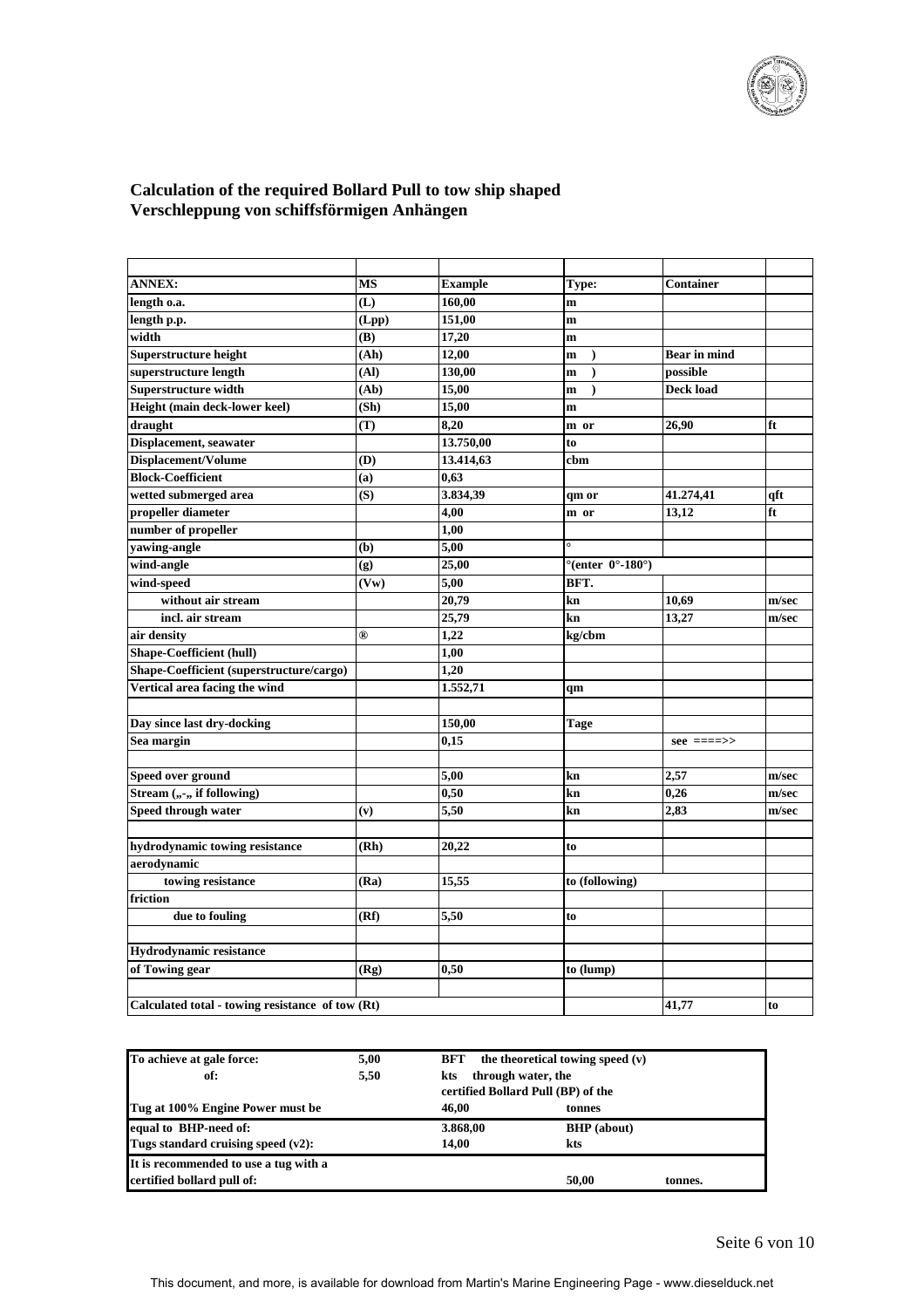

You will have noted that we regard the calculated total resistance to be equal to 90 % of the necessary towing force and thus ascertain the required certified Bollard Pull at 100% Engine Power as follows:

$$
41,77 \div 90 \times 100 = 46,00
$$

Classification societies, also issuing Towage Approval Certificates, are dealing with this problem as follows:

#### **e.g. Germanischer Lloyd:**

**Ouote** 

The towing force is to be ascertained with due allowance for the tow, the route, the duration of the voyage and the weather and sea state proper to the time of the year. A general reference may be taken as the power by which a tug is able to keep the tow in position with ahead wind of  $v = 20$  m/s = Bft. 8-9 and a head current of  $v = 1$  m/s.

(This reference value is not to be interpreted to mean that a tug and tow drifting astern under the effect of higher winds and wave drifting forces in the open sea is exposed to danger. Controlled drifting in the open sea is generally to be regarded as acceptable. In tug service it is normal practise for a towing train to drift under appropriate current and weather conditions.)

#### Unquote

Assuming such environmental conditions the required Bollard Pull in the above example would be 65 tonnes. However winds of Bft 9 not coming from ahead but from up to maximum 25° off the bow (counted from ahead) were taken into consideration in this case.

Different procedures of other classification societies could provide other values also used in the towing industry. Values determined by using the VHT calculation scheme are throughout still include a reasonable safety margin.

Calculations of the Bollard Pull required for a specified towing operation in a specified sea area during a specified season aren't, as said before, an accurate science although with some efforts good results are achievable.

The towing industry often works on the basis of experience and it seems that many different people made plenty different experiences. This is indicated by the variety of formulas and recommendations which have been developed empiricly over time.

Like aforesaid, the VHT developed his own scheme, correlating with values out of praxis quite satisfactory.

Some other formulas and recommendations known to me I will name here, to provide the reader with the possibility to compare and judge on his own: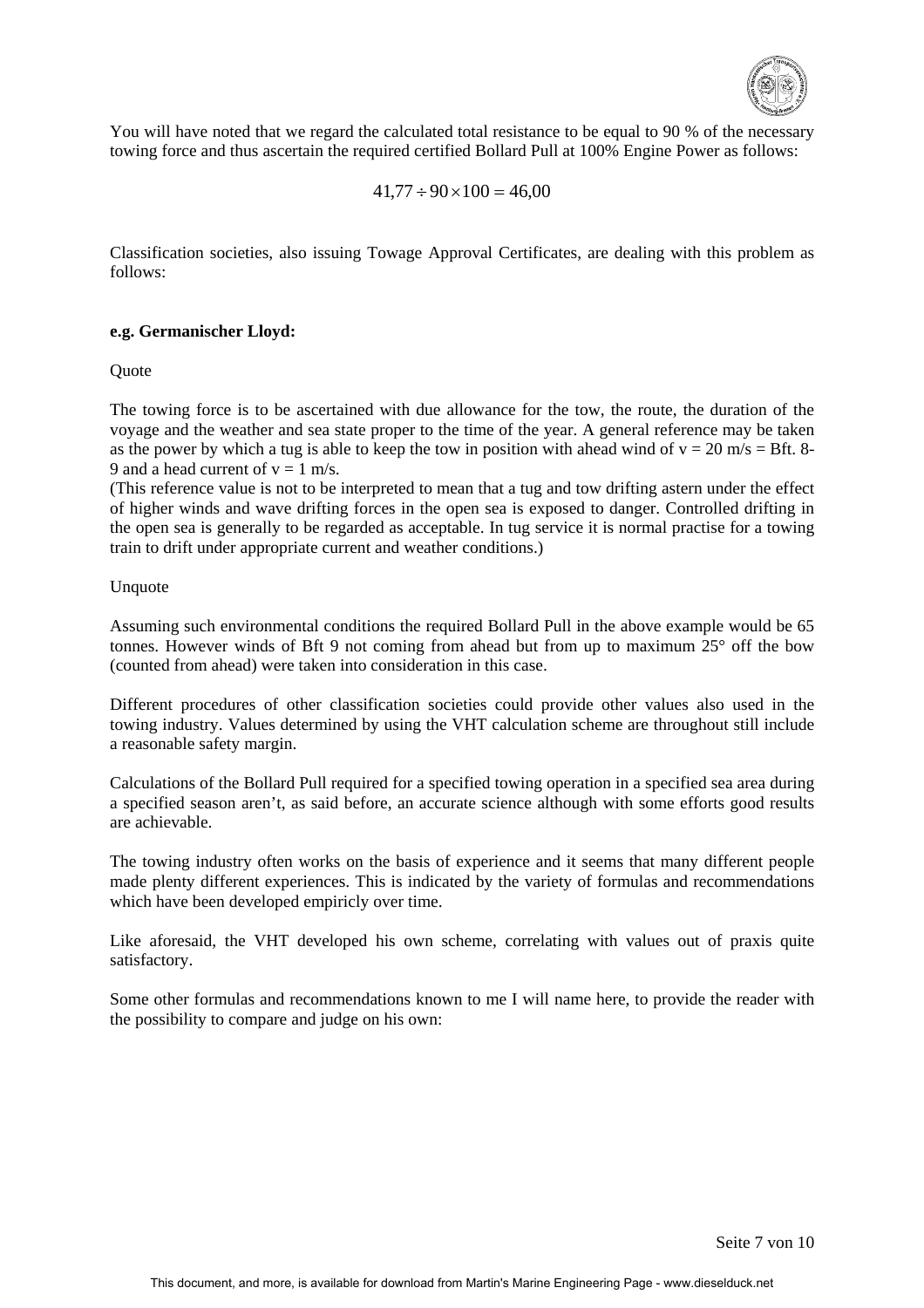

### **1. Rough calculation of required Bollard Pull in case of ship-shaped tows:**

$$
R = \frac{2,5(R_1 + R_2 + R_3)}{2240}
$$

| $R_1 = F \cdot S \cdot V^2$ | F                                                                      | = 0,01 |
|-----------------------------|------------------------------------------------------------------------|--------|
| S                           | = 0,025·L <sub>pp</sub> ·(C <sub>B</sub> ·B + 1,7·T) (m <sup>2</sup> ) |        |
| Lpp                         | = 1,025·L <sub>pp</sub> ·(C <sub>B</sub> ·B + 1,7·T) (m <sup>2</sup> ) |        |
| Lpp                         | = 1,025·L <sub>pp</sub> ·(C <sub>B</sub> ·B + 1,7·T) (m <sup>2</sup> ) |        |
| T                           | = 0,000                                                                |        |
| T                           | = 0,000                                                                |        |
| T                           | = 0,000                                                                |        |
| T                           | = 0,000                                                                |        |
| W                           | = 0,000                                                                |        |
| W                           | = 0,000                                                                |        |
| W                           | = 0,000                                                                |        |

\n $R_2 = D^2 \cdot V^2 \cdot N$ 

\n $D = 0,000$ 

\n $D = 0,000$ 

\n $D = 0,000$ 

\n $D = 0,000$ 

\n $D = 0,000$ 

\n $D = 0,000$ 

\n $D = 0,000$ 

\n $D = 0,000$ 

\n $D = 0,000$ 

\n $D = 0,000$ 

\n $D = 0,000$ 

\n $D = 0,000$ 

\n $D = 0,000$ 

\n $D = 0,000$ 

\n $D = 0,000$ 

\n $D = 0,000$ 

\n $D = 0,000$ 

\n $D = 0,000$ 

\n $D = 0,0$ 

By using this formula, which is providing a Bollard Pull value corresponding with the hydrodynamic resistance of the ship in calm waters, bear in mind that other factors like roughness of the submerged area, yawing of the tow, aerodynamic resistance and sea state are disregarded. A factor of 2 - 3, depending to the circumstances, seems adequate.

#### **2. Following formula allows a rough calculation of BHP (Break Horse Power):**

$$
BHP = D2/3 \times v^2 \div 120
$$

 $D =$  Displacement of the tow (t)  $v =$  towing speed in knots

BHP calculated by using the above formula have to be divided by 100 and multiplied by 1,4. The result will be the required Bollard Pull in "t" for a tug with controllable pitch propellers in Kort nozzles (see page 1).

In case non shipshape tows are involved it might be necessary to double the determined values.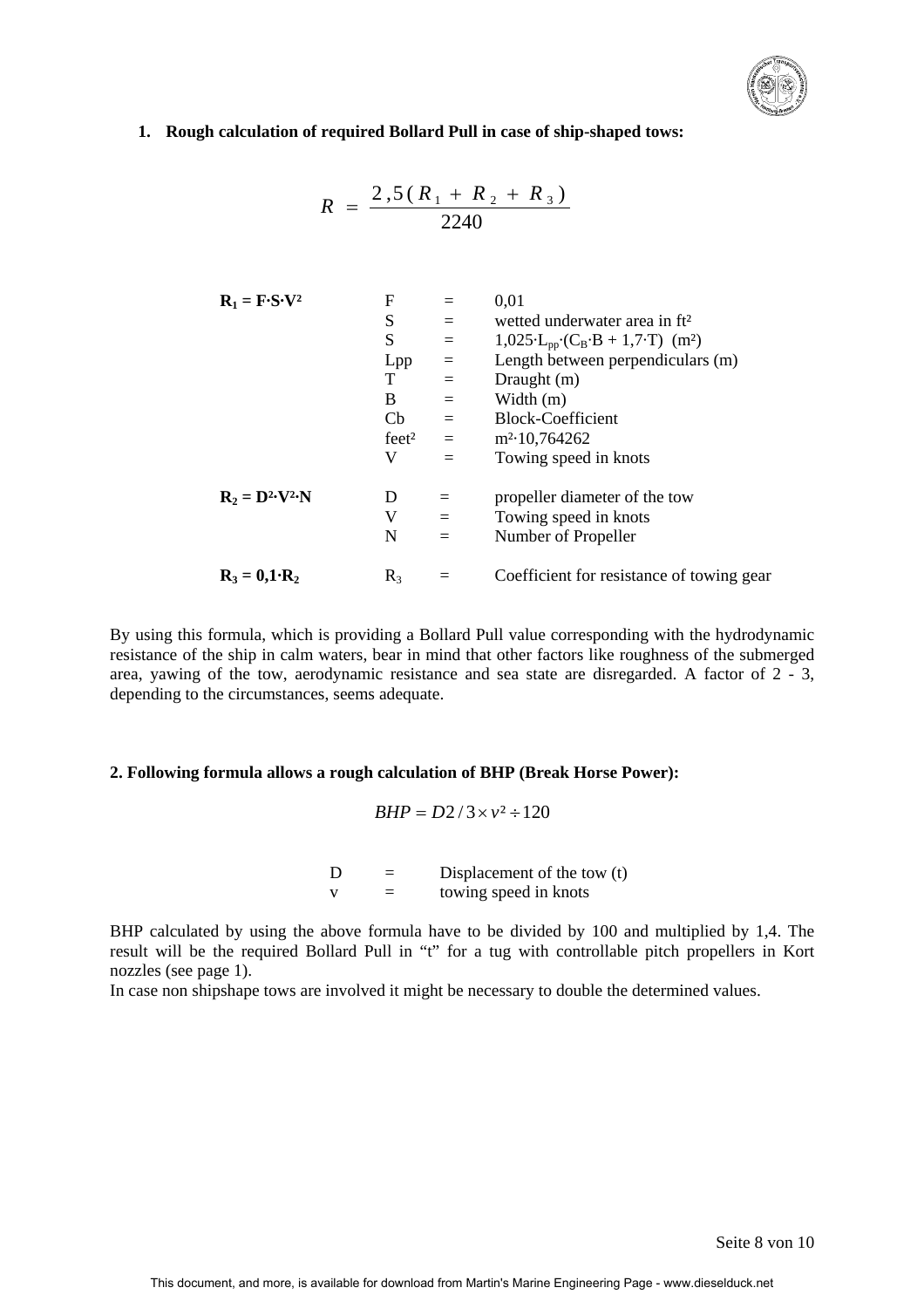

**3. Another formula to roughly determine the requested Bollard Pull under consideration of aerodynamic resistance and Seas state:** 

$$
Bollard - Pull = [(D2/3 \times v3) \div 7200 + (Cmw \times B \times D1)] \times K
$$

| Towing speed in knots<br>V                             |  |
|--------------------------------------------------------|--|
| coefficient for the mean wind speed<br>$C_{mw}$<br>$=$ |  |
| Width of the tow $(m)$<br>В                            |  |
| Height of the wind facing area above water<br>$D_1$    |  |
| level, incl. Deck cargo (m)                            |  |
| Factor 3 - 8, depending to the circumstances<br>K      |  |

This formula should only be used during following two situations:

• Ordinary towing conditions (BFT. 4)  $V = 6$  knots  $C_{mw} = 0,0025$  $K = > 3$ • Keep on station during heavy weather (BFT. 10-11)  $V = 3$  knots  $C_{mw} = 0,015$  $K = 8$ 

**4. A simplified formula for the rough calculation of required Bollard Pull reads as follow:** 

$$
Bollard - Pull(t) = \frac{Deplacement(t) \times 60}{100.000} + 40
$$

In this case the minimum Bollard Pull is ascertained by the summand 40, therefore for smaller tows, requiring less than 40 t of Bollard Pull, this formula is not applicable.